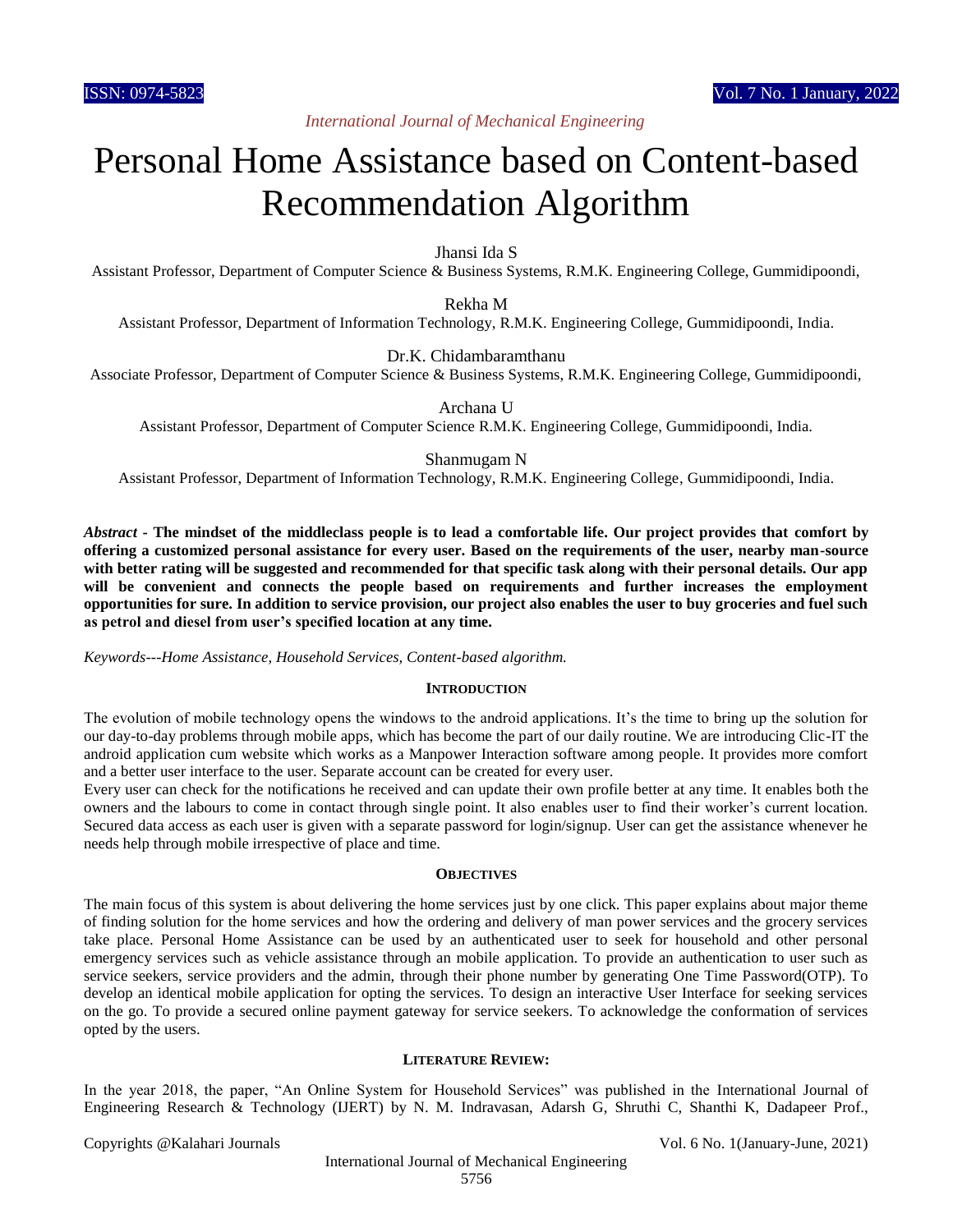Department of Information Science and Engineering, BITM, Ballari. This paper proposes the idea of finding the skilled person or worker for any major or minor household problems and booking the worker for specific work. It also includes the payment gateway. The paper specifies separate login credentials for admin, user and the worker. Our application differs from this idea by including the geolocation facility, which enables the user to track the location of the worker.

Another paper named "Web based System for Domestic Services" is published in the year 2019 in International Journal of Research in Electronics and Computer Engineering by S Rachitha, Sanjana Sathish, Shruthi S, Vismitha, Ambika V UG Scholar Computer Science and Engineering, Vidyavardhaka College of Engineering, Mysore. This paper offers a one stop solution to various domestic needs. The system provides well organized structure for locating service professionals within a locality. Handyman services encompass just about any work the customers may need done around a residential or commercial building. The advantage of the system is the user location tracking and geo location services are accurate because of usage of minimum three satellites to determine user's location.The disadvantages of the system is the initialization and setup cost are high and worker needs separate login credentials to seek help. The system also works only based on hardware support. Whereas our project is completely software- oriented.

#### **SYSTEM REQUIREMENTS**

*a. Software Requirements*

|                    |                             | Table 1: Software Requirements                     |
|--------------------|-----------------------------|----------------------------------------------------|
|                    | <b>Operating System</b>     | Windowsx86 64                                      |
|                    | <b>Application Software</b> | Android Studio, TensorFlow                         |
| <b>SERVER SIDE</b> | Software Tool               | Java, XML                                          |
|                    | Database                    | Google Firebase                                    |
|                    | Payment Gateway             | Any Payment Gateway viz., Papal, Instamojo         |
| <b>CLIENT SIDE</b> | <b>Operating System</b>     | Android phone supports Android 4.1 (Jelly bean) +. |

# *b. Hardware Requirements*

|                    | Table 2: Hardware Requirements |                                  |
|--------------------|--------------------------------|----------------------------------|
| <b>SERVER SIDE</b> |                                | A hosting service based on cloud |
| <b>CLIENT SIDE</b> | <b>Android Version</b>         | Android 7.1 and more.            |

#### **SYSTEM DESIGN**

# *5.1 System Modules:*

# *5.1.1 Worker Module*

User has to login through his Phone number and OTP will be generated to authenticate the user. Once the user logs in for first time, he/she has to fill their profile details. As our app allows even worker to seek a help from others, they can search for the assistance in the forum page. If assistance is not needed, the worker can check for any notification in the notification tab of profile page.

If any notification is received, he may /may not accept the proposal. Once accepted, the worker can contact the person who assigned him a job. The worker can also the user' location through tracking facility.

# *5.1.2 User Module*

User has to login through his Phone number and OTP will be generated to authenticate the user. Once the user logs in for first time, he/she has to fill their profile details. Once the profile details have been filled, the user can search for the assistance. On searching, if he/she finds the suitable person, they can ping them by ping button.

If the worker accepts the user's proposal, the user will be notified. Once proposal is confirmed, he can track the current location of the worker by using tracking facility. Once the job is done, the user can submit the rating and feedback for the workers. User can also place the grocery order which will be sent as notification to the grocery stores of nearby location and track the order. Also, user can book the fuel such as Petrol and diesel and required quantity and track the order.

# *5.1.3 Grocery Store Module*

Grocery Store Manager has to login through their registered Phone number and OTP will be generated to authenticate the user. Once the user logs in for first time, he/she has to fill their profile details. Once the profile details have been filled, they can go through the notifications received from the user, based on availability of stocks, they can either accept or decline the order.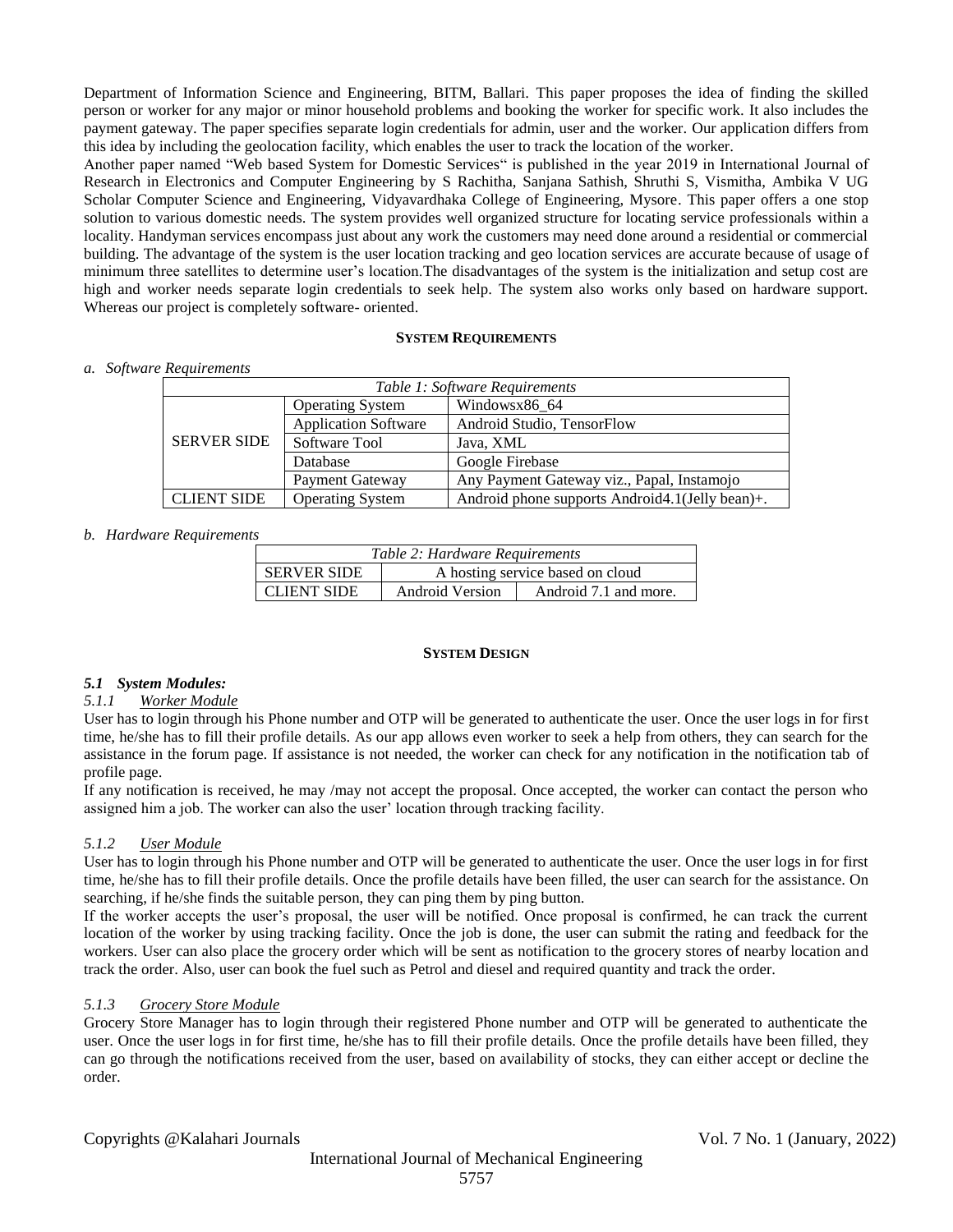# *5.1.4 Petroleum Bunk Module*

Petroleum bunk Manager has to login through their registered Phone number and OTP will be generated to authenticate the user. Once the user logs in for first time, he/she has to fill their profile details. Once the profile details have been filled, they can go through the notifications received from the user, based on availability of fuel, they can either accept or decline the order.

### *5.1.5 Admin Module*

Admin will track all the transaction and payment activities.

#### *5.2 Use case Diagram:*



Our application hopes to draw on two main user groups. Currently it is impossible to see people without smart phones. About half of those smartphones are Android, and more than half of those Android phones are fit to run Clic-IT. These users are obsessed with social media, and almost all of them actively uses at least one of the following: Facebook, Twitter, Instagram, and Snapchat. The application will be helpful to workers to post their personal details which will offer them a job. The group that is probably going to be using the app most, and thus the most important group, is the Workers who seeks job. The various users and corresponding use-cases involved in the project includes,

#### 1. Service Seeker:

The main use-cases of service seekers are search and request for service from the service providers, and track their location. Once the service is done, ratings and feedback should be provided for service provider. Additionally, service seeker can also place the grocery order.

# 2. Service Provider:

The use cases of service providers are accept the request received from the service seeker and also search and request for service from other service-provider. Additionally, placing the grocery order.

3. Grocery Store:

The use case of grocery store is to check the availability of stocks in the store and respond to the user's request.

#### 4. Petroleum Bunks:

The use- case of the petroleum bunk is to check the availability of fuels and respond to the user's request in case of vehicle assistance.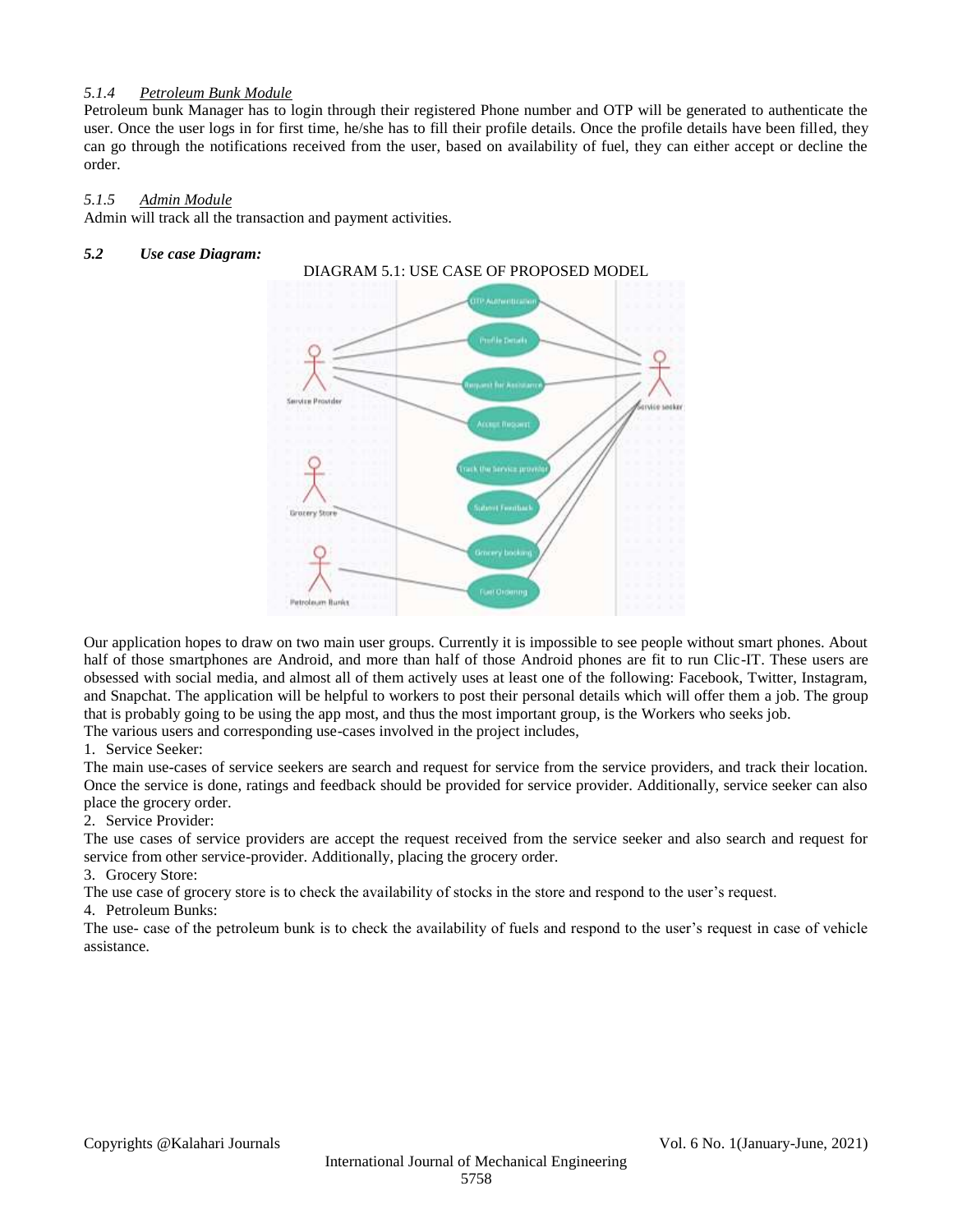#### **PROCESS**



#### DIAGRAM 6.1: PROCESS OF PROPOSED MODEL

The system is proposed with the focus of providing better and easy user interface for the user. So, login credentials include phone number. By providing the phone number, One Time Password(OTP) will be sent to that number. After authentication, if he is a new user, the profile page will be displayed, where the basic details will be collected, and if user wish to be a service provider, he can give his occupation details which will be stored in the database. Now, service seeker can select the module in which he seeks service.

The list of workers will be displayed based upon the ratings. The user can opt any of the worker from the list and book a slot immediately or to specific date and time. If the worker is not available for that time slot unavailable alert message will be shown to the user. Once the worker is booked, the user can chat him through the built in chat application, and can track the worker's location using embedded map feature.

The user can also book the groceries through this application. Once the user creates their own grocery list, the particular list will be sent to nearby grocery shops. The grocery shop can check the availability of the stocks which are mentioned in the user's list. Based on the availability and price from each store, the user can book the order with the required store. In vehicle assistance module, the user can also book the petrol or diesel, from the nearby petroleum bunks.



#### **SYSTEM ARCHITECTURE**

The Architecture of the system includes Firebase, which is a cloud data storage medium. OTP authentication will be sent to the user through Firebase Authentication System. For recommendation of the better worker to the user, Content based

Copyrights @Kalahari Journals Vol. 7 No. 1 (January, 2022)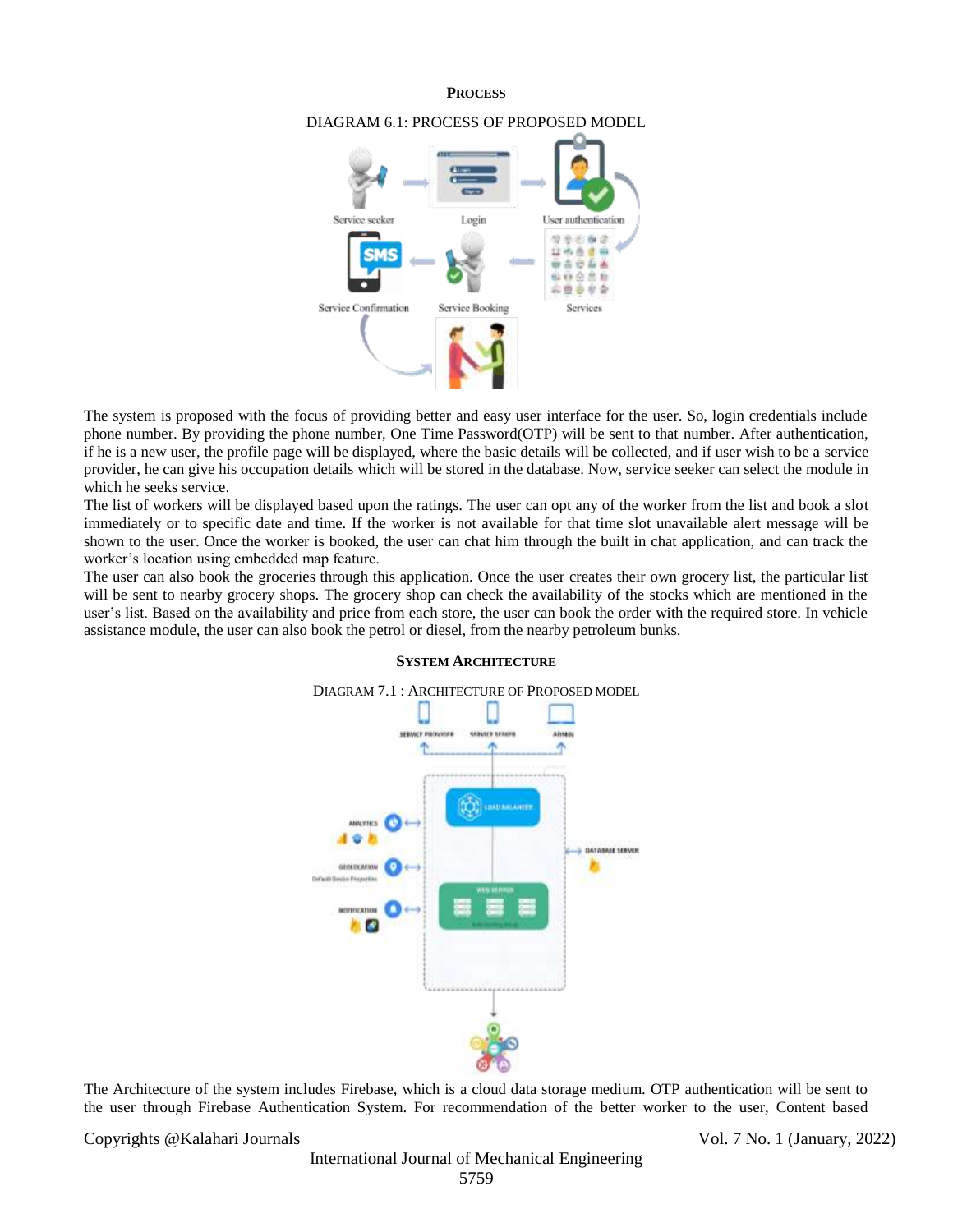Recommendation Algorithm will be used. This machine learning algorithm will be built in TensorFlow application. That developed model will be incorporated with the android application through an API (Application Programming Interface). The application will be hosted in the Apache web server. For tracking the user's location, Google maps API will be incorporated in the application.

# **IMPLEMENTATION** DIAGRAM 8.1 : PHONE AUTHENTICATION PAGE-1

# **WARD** 地名美国沃克尔 ClicIT Phone Verification We will send you the that Time Password on +91 9885524406 GET OFP  $\circledcirc$

As we previously mentioned. In this application, we will have the same login for both users and workers. We are using OTP based authentication to get into to the application.



# DIAGRAM 8.2: PHONE AUTHENTICATION PAGE-2

OTP will be sent to phone number and this application will automatically read the OTP.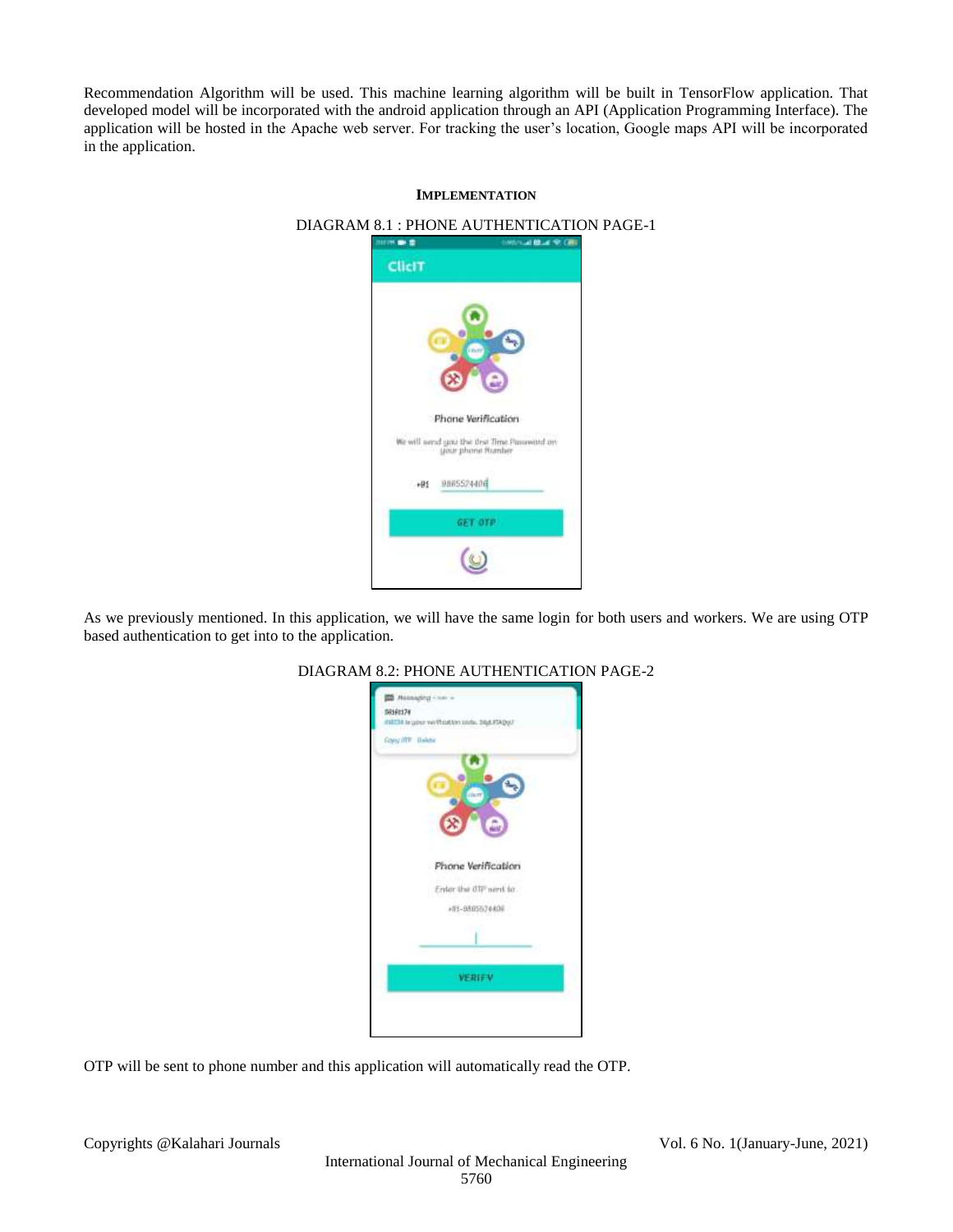| <b>NUMBER</b>            |                       | UNLINE BLUE RECED  |
|--------------------------|-----------------------|--------------------|
| <b>CliciT</b>            | <b>Virtuit Co</b>     | $\bullet$          |
| Search for assistance    |                       |                    |
|                          |                       |                    |
|                          |                       |                    |
| <b><i>GADCETTES</i></b>  | Vehicle<br>Assistance | Electrical<br>Work |
| De                       |                       |                    |
| <b>Carpenter</b><br>Wark | <b>Flumber Work</b>   | Fainting Work      |
|                          |                       |                    |
| Appliance<br>Repair      | Driver                | Maid               |
|                          |                       |                    |
|                          |                       |                    |

If you are the new user you will be asked to fill profile which includes basic details like name, address, and date of birth and you will be asked whether you are willing to work or not. If you accept you will become a service provider and need to fill in occupational details and pay scale. If you are an existing user, Home page (Diag. 8.3) will be displayed.

| <b>NEEDS IN D</b> | <b>CONTRACTOR AND RESIDENCE</b> |  |
|-------------------|---------------------------------|--|
| < ClicIT          | <b>Second C D</b>               |  |
|                   | <b>GROCERY LIST</b>             |  |
|                   | Enter a new item Quantity       |  |
|                   | ADD.                            |  |
|                   | Long top to delete the item     |  |
|                   |                                 |  |
|                   |                                 |  |
|                   |                                 |  |
|                   |                                 |  |
|                   | CHECK AVAILABILITY              |  |
|                   |                                 |  |

DIAGRAM 8.4 : GROCERY BOOKING PAGE

The user can create their own customized grocery list which will be sent to nearby grocery stores to check availability of stocks, based on price and availability user can place the order with particular shop. (Diag. 8.4)

Copyrights @Kalahari Journals Vol. 7 No. 1 (January, 2022)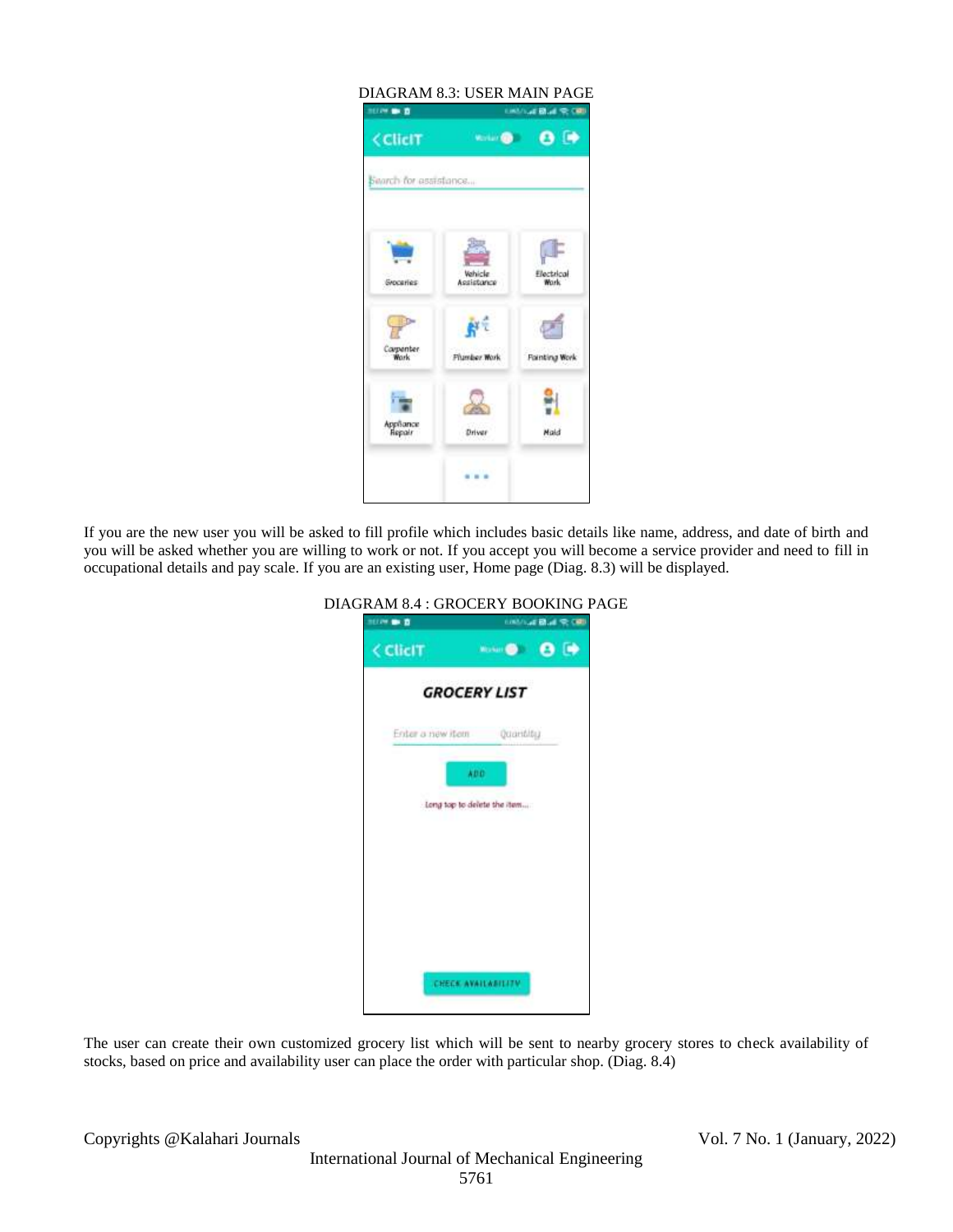# DIAGRAM 8.5 : CARPENTERS PROFILE LIST PAGE **STATE** USING BLACK ORD < ClicIT **WALK OF BRIDE CARPENTERS KARTHICKE** CARPENTER 2000

If you need assistance for carpenter work in your home you can click carpenter modules then the user can choose workers based on ratings.



# DIAGRAM 8.6 : SPECIFIC WORKER PROFILE PAGE

Once the worker is selected, the user will have options to book now or book later based on the user's convenience.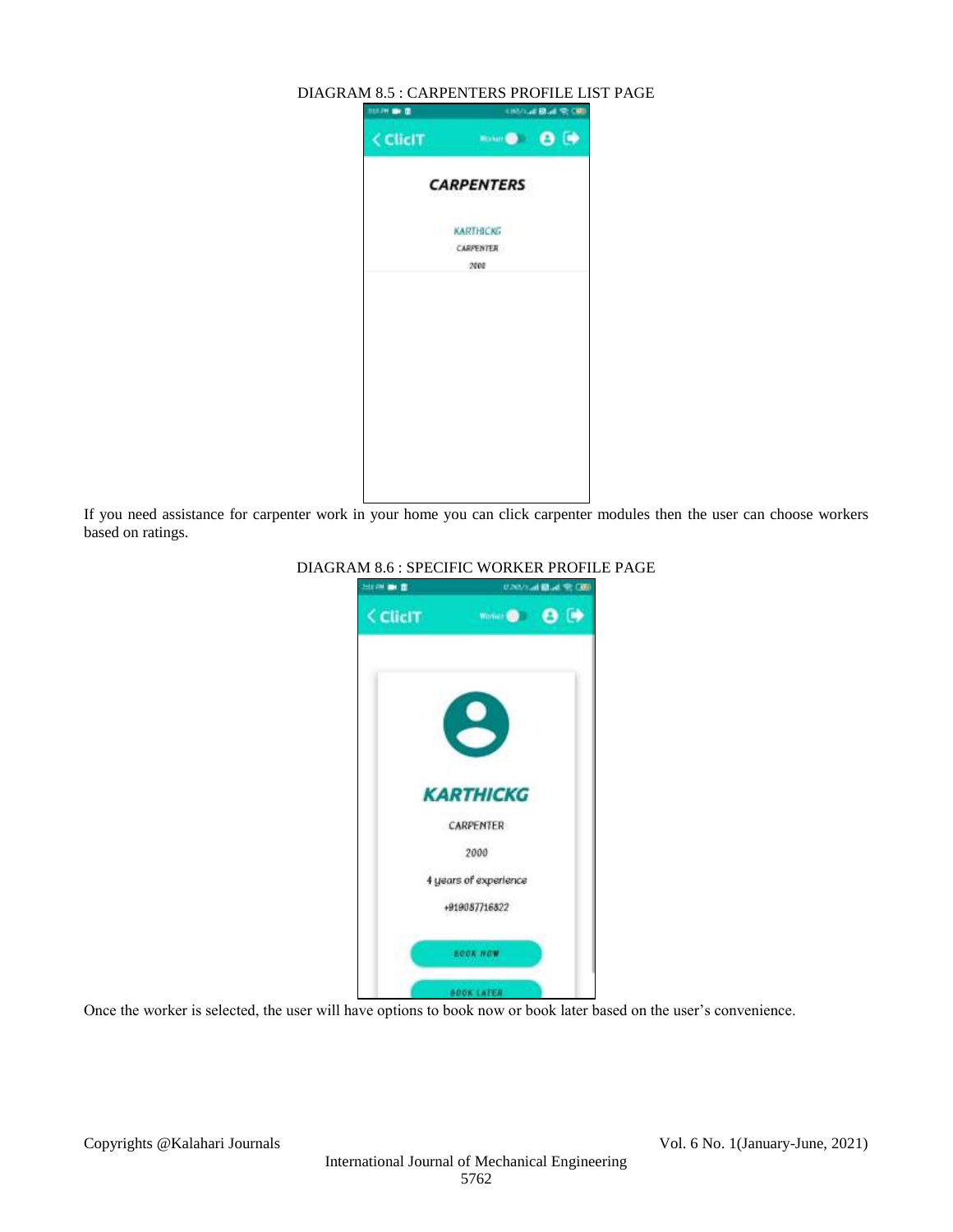

After booking, it will show you an alert stating booked successfully. Whereas the same will be notified to worker as an in-app notification.

#### **CONCLUSION**

This paper established the factors that led to the improvement of household and other services which help us in our busy and hectic lifestyle of this generation. To reduce burden and facilitate user in finding in-house solutions for the services, the proposed system provides several services by providing experienced and skilled worker just in one click. A user-friendly mobile environment to users provides ease in accessing our services in a more comfortable way.

#### **REFERENCES**

- [1]. Shahrzad Shahriari, Mohammadreza Shahriari, Saeid gheiji. " ECommerce And It Impactson Global Trend And Market".International Journal of Research – Granthaalayah. Vol.3 (Iss.4): April, 2015.
- [2]. L.RichardYe, Yue Jeff Zhang, Dat-DaoNguyen, James Chiu,"Fee-based online services: Exploring consumers'willingness to pay ". Journal of International Technologyand Information Management.
- [3]. Bo Zhang, Ruihan Yong, Meizi Li, Jianguo Pan, Jifeng Huanglaa, " A Hybrid Trust Evaluation Framework for Ecommerce in Online Social Network: ". 2169-3536 (c) 2016 IEEE. Translations and content mining are permitted for academic research
- [4]. Chenggang Zhen,Peng Cheng. "Construction of campus trading platform based on third-party online payment " 2nd International Conference on Industrial and Information Systems,IEEE,2010
- [5]. Sujit Kumar Basak,Irene Govender."Examining the Impact of Privacy, Security, and Trust on the TAM and TTF Models for Ecommerce Consumers: A Pilot Study",IEEE, 2009.
- [6]. CAl Yrnn-ping, WANG Yu-ying, "Simple Said about Online Payment Risks and Preventive Measure ", China located International Conference on Infonnation Systems for Crisis Response and Management,IEEE,2010
- [7]. Dejan Kovachev and Ralf Klammadriano, " Beyond the ClientServer Architectures: A Survey of Mobile Cloud Techniques ",workshop on mobile computing in 2011.
- [8]. Teddy Mantoro, Admir Milišić, Media A. Ayu, " Online Payment Procedure Involving Mobile Phone Network Infrastructure and Devices ",IEEE 2010